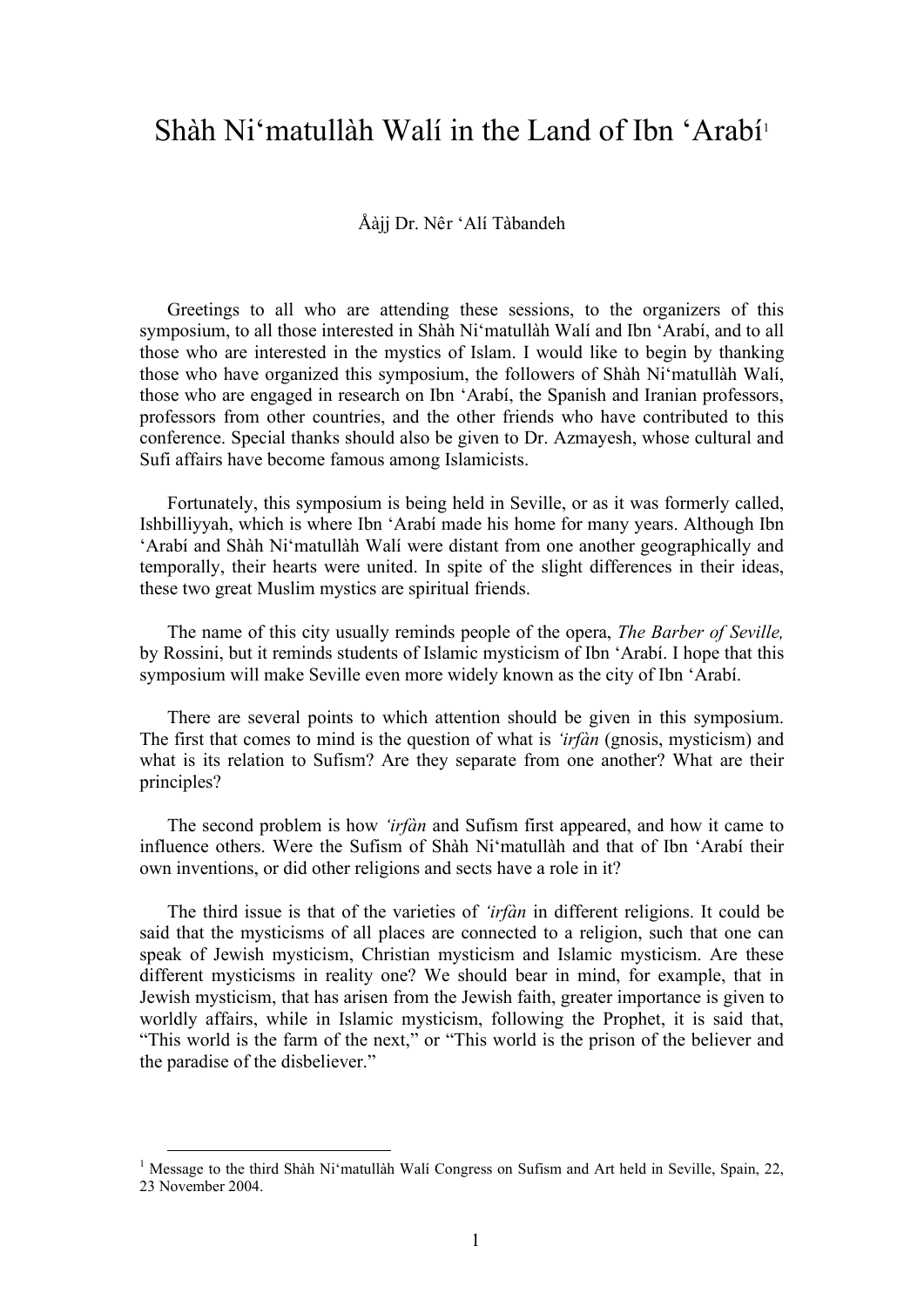The fourth problem is that in Sufism we frequently come across the word *silsilah*  (chain, order). What is meant by *silsilah*? What are the conditions of these various orders?

The fifth issue is that of *waådat al-wujêd* (the unity of existence), which orientalists usually claim was coined by Ibn 'Arabí. What does it mean?

The sixth issue is that of the differences in Sufi methods and styles.

The last problem is the problem of art and beauty. What is the position of the Sufis on this?

The first problem was that of *'irfàn*. In general, an understanding of the reality of existence has been sought by human beings from the beginning. The main difference between man and the other beings is that man can even think about himself. According to Rêmí:

## From where have I come? For what? Where am I to go? And where shall my home be?

Human beings notice that they have a fixed reality that does not change as they age. They have turned to mystical thought in the attempt to find this reality and from it to approach absolute reality. This same reality is the reality of being, what the religions call "God." All who are in search of this reality, and who seek knowledge of it, find some measure of *'irfàn* (gnosis). Someone who is lost in a desert sees a dark shadow and goes toward it to find out what it is, and to the extent he comes closer to it he gets a better idea of what it is. In Islam, the knowledge of the reality that casts this shadow is called *'irfàn*, and taking this path toward the truth in order to know it is called Sufism. So, *'irfàn* has different degrees and stages. Everyone who seeks the truth, everyone who seeks God, has a degree of *'irfàn* that can be perfected.

Regardless of some of the differences among the varieties of mysticism (*'irfàn*) found in different religions, they have many similarities. These similarities can guide to truth as well as lead to error; for example, some Orientalists have imagined that because of the similarities between Islamic and Buddhist mysticism, Islamic mysticism is derived from Buddhism, or because of the similarities between Christian and Islamic mysticism, it is imagined that Islamic mysticism is derived from Christianity. Mysticism was born with humanity, and Islam, Christianity and Judaism provide frameworks for it sent by God. Of course, we consider the best of these frameworks to be Islam, but it cannot be said that Islamic mysticism is derived from these others. It is similar to the case in physics where a law was discovered by two scientists, Boyle and Mariotte, at two different places at the same time without having any information about each other's work. The same applies to *'irfàn* (mysticism). In spite of the slight differences in various religions, its reality everywhere is one.

As for the issue of the chains of transmission or the various Sufi orders, *silsilah*, the first point to be noted is that we should not understand these orders as sects (s. *firqah*). The word *firqah* denotes separation from the origin, while *silsilah* does not mean separation, but to the contrary, indicates the connection with the origin. It is a special insight and method in the understanding of Islam among different Muslims.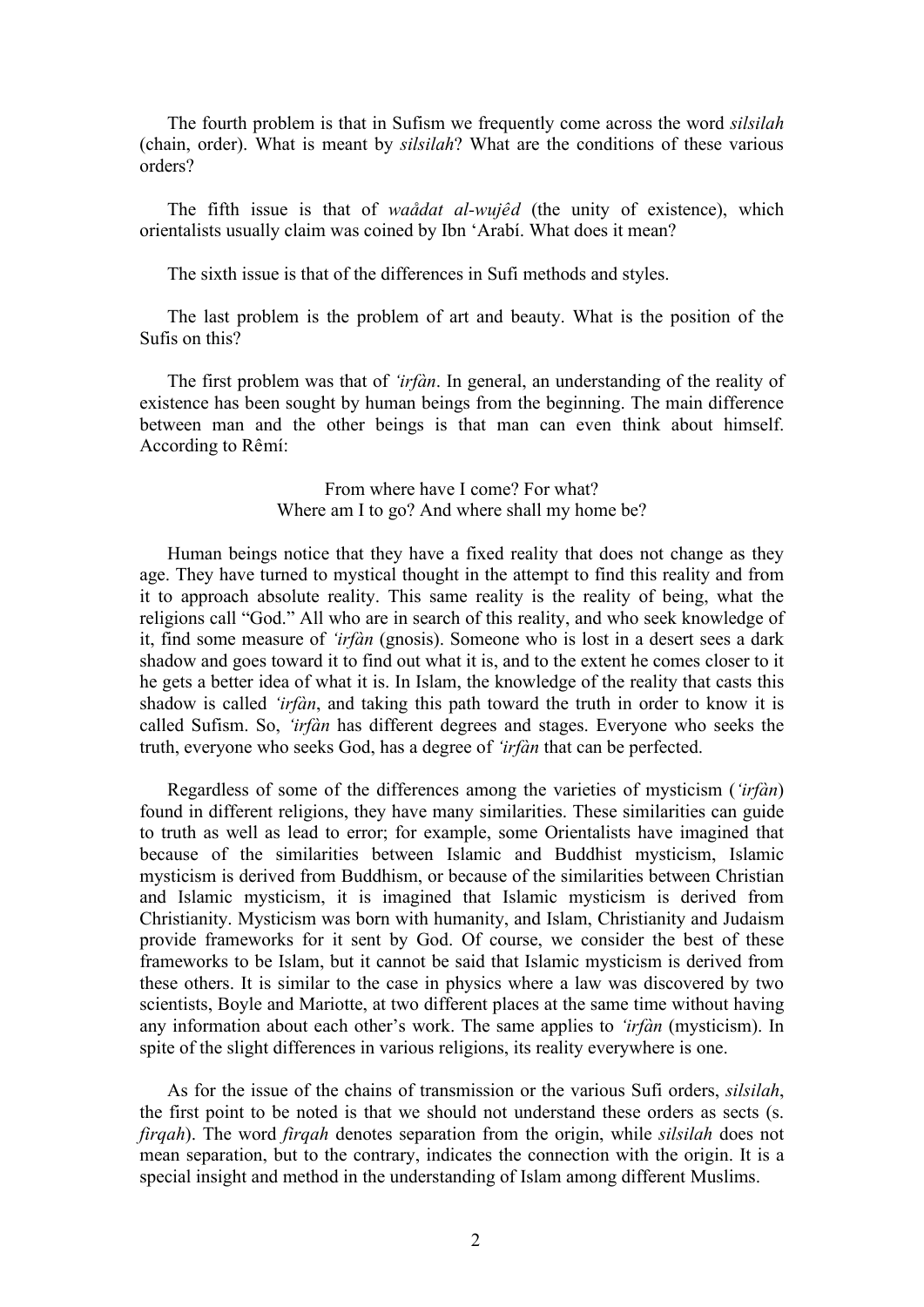In principle, having a guide in religion is common to almost all mystical traditions, Muslim and non-Muslim. In various religions it has been mentioned that religious guides have to appoint their own successors. For example, it is explicitly stated in the New Testament that Jesus appointed Simon Peter as his successor. The Sufis say that regardless of the fact that a group of Muslims chose Abê Bakr after the Prophet to be his *successor* or caliph, the Prophet himself had trained 'Alí to be his spiritual successor. In any case, the existence of a guide, or, in Sufi terminology, a *pír*, *shaykh*, or *murshid*, in every age is an important belief of Sufism. This succession of one guide following after the other is called *silsilah* by the Sufis. This is why they speak of the Ni'matullàhí or Shàdhilí or Naqshbandí *silsilah* (orders). Each of these orders traces its lineage in its own way to the Prophet. Most of them trace their chains of succession through 'Alí to the Prophet, with the exception of one or two who trace their chains of succession through Abê Bakr. There is no order that appeared spontaneously, or that can be said to have originated at some later date. The orders have taken specific names from particular guides or masters who gained notoriety because of exceptional dignity or knowledge; and after them an order that traces its succession through such a person came to be known by his name.

Shàh Ni'matullàh Walí was the disciple and successor of Shaykh 'Abdullàh Yàfi'í, who was the successor of Shaykh Æàliå Barbarí, and so on until Shaykh Abê Madyan, who was one of the masters of Ibn 'Arabí and the successor of Shaykh Abê Mas'êd Andalêsí. After Shàh Ni'matullàh Walí, there were other successors and so the order has continued down to the present day. The Ni'matullàhí Order is the same order that existed before Shàh Ni'matullàh and it continued after him with the name Ni'matullàhí. Thus, it is wrong to use the word sect or *firqah* instead of order or *silsilah*. The differences in the orders are due to the spiritual personalities that have loomed large along the chains of succession found in them.

As we have seen, Shàh Ni'matullàh and Ibn 'Arabí are in fact in the same order, the order that goes back to Abê Madyan and before him to Abê Mas'êd Andalêsí. The thoughts of Ibn 'Arabí have been the subject of particular attention of Shàh Ni'matullàh and many other Sufi masters, especially the Iranian ones. Due to their common spiritual chain of succession, these two Sufi shaykhs are connected to each other. Concerning the book of Ibn 'Arabí, *The Bezels of Wisdom (Fuæêæ al-Åikam)*, Shàh Ni'matullàh says:

> The words of the *Bezels* in our heart, Like jewels, are mounted in their settings.

They reached him from the Prophet of God, And again from his spirit they attached to us.

Shàh Ni'matullàh himself has written several treatises in Persian commenting on parts of *The Bezels of Wisdom*, or on Ibn 'Arabí's own summary of it (*Naqsh al-Fuæêæ*). He also frequently uses Ibn 'Arabí's terminology in his poetry. In addition to him, some of the disciples of Shàh Ni'matullàh have written commentaries on this book. Almost all the Sufi shaykhs have the same ideas as Ibn 'Arabí but from differing points of view. Those who want to discover what casts the shadow in the desert can approach it from different directions, but they will all reach the same destination, while each thinks that his own path is the smooth one, and asks the others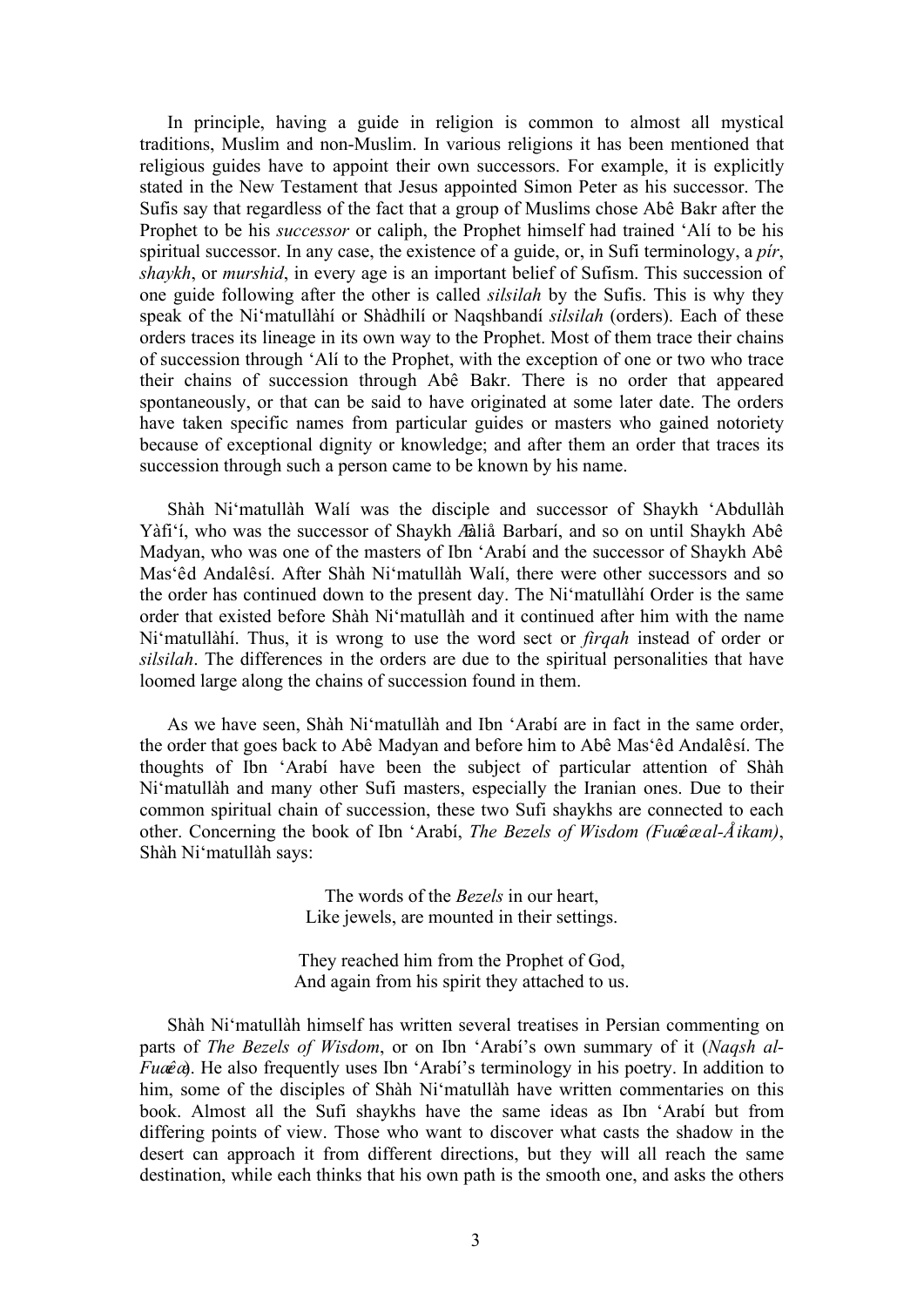to join him. The subtle differences between the paths of Ibn 'Arabí and Shàh Ni'matullàh are not like differences in physics or chemistry that can be readily described, rather, they are differences that can only be felt by those who have experienced spiritual wayfaring for themselves.

The problem of the unity of existence (*waådat al-wujêd*), which is one of the main topics in the Sufism of Ibn 'Arabí, has been the focus of attention of many Muslim mystics. In the above mentioned example, the shadow discovered by the traveler is one, but anyone who wants to describe it gives it a particular form. For example, if someone wants to describe the taste of halvah to someone who has never seen it and never tasted it, what can he say? If he says it is sweet, the other will say that sugar is also sweet. But halvah is not sugar. If one says it is delicious, the other will say that apples are also delicious. Whatever comparison is made, indicates that the items compared are similar only in some respect, while they are not the same. The same sort of problem arises with the unity of existence when we want to describe it. This is the reason for the controversies about the unity of existence after it was propounded as it was by Ibn 'Arabí. The very principle of the unity of existence and its comprehension prior to Ibn 'Arabí can be found among great mystics, both Muslim and non-Muslim. The spiritual states and words of the Sufis narrated in the Sufi hagiographies show that those living before Ibn 'Arabí knew of the unity of existence without using the terminology. To the merit of Ibn 'Arabí, he was able to explain it theoretically. Hence, through his commentators, this term, *waådat al-wujêd* (the unity of existence), became current. Otherwise, the reality of the unity of existence is a reality that is mixed with the very nature of man.

There are many different doctrines that have been expounded regarding the unity of existence, but these differences have not resulted in the complete rejection of some Sufis by others.

The next issue is the difference in Sufi styles and methods. In any Muslim society, the Sufis do not constitute the entire population. There is only a limited number of people who follow the Sufi path, while the majority take no interest in it. Even among those who want to understand the Truth and be in harmony with it do not all put into practice what is necessary for taking the way to this goal. For these reasons, each of the Sufi masters had a particular style and method in accordance with his time and place.

However, Sufism considers itself obliged to help and guide all the members of society, and in fact this is in accordance with a saying of the Prophet, "I was sent to perfect ethical virtues". Hence, the Sufi masters have sought to consider the exigencies of the societies in which they lived in their entireties. This in itself is considered an art, and from this art many other arts have been born. For example, there was an age when much attention was paid to music and *samà'* (Sufi ritual dancing and singing) for the purpose of awakening the state of seeking the Truth in human beings. In none of the Sufi orders is music itself considered religiously prohibited, because music consists of the harmony of sounds. Hence, music is also found in nature. It is heard when wind blows through the branches of trees or as water flows in a river, etc. It is the opinion of some Sufi masters that music is always being played throughout all the world of existence. In Sufism, they have used the harmony of the music in their *samà'* to stir the attention of man towards the order of nature and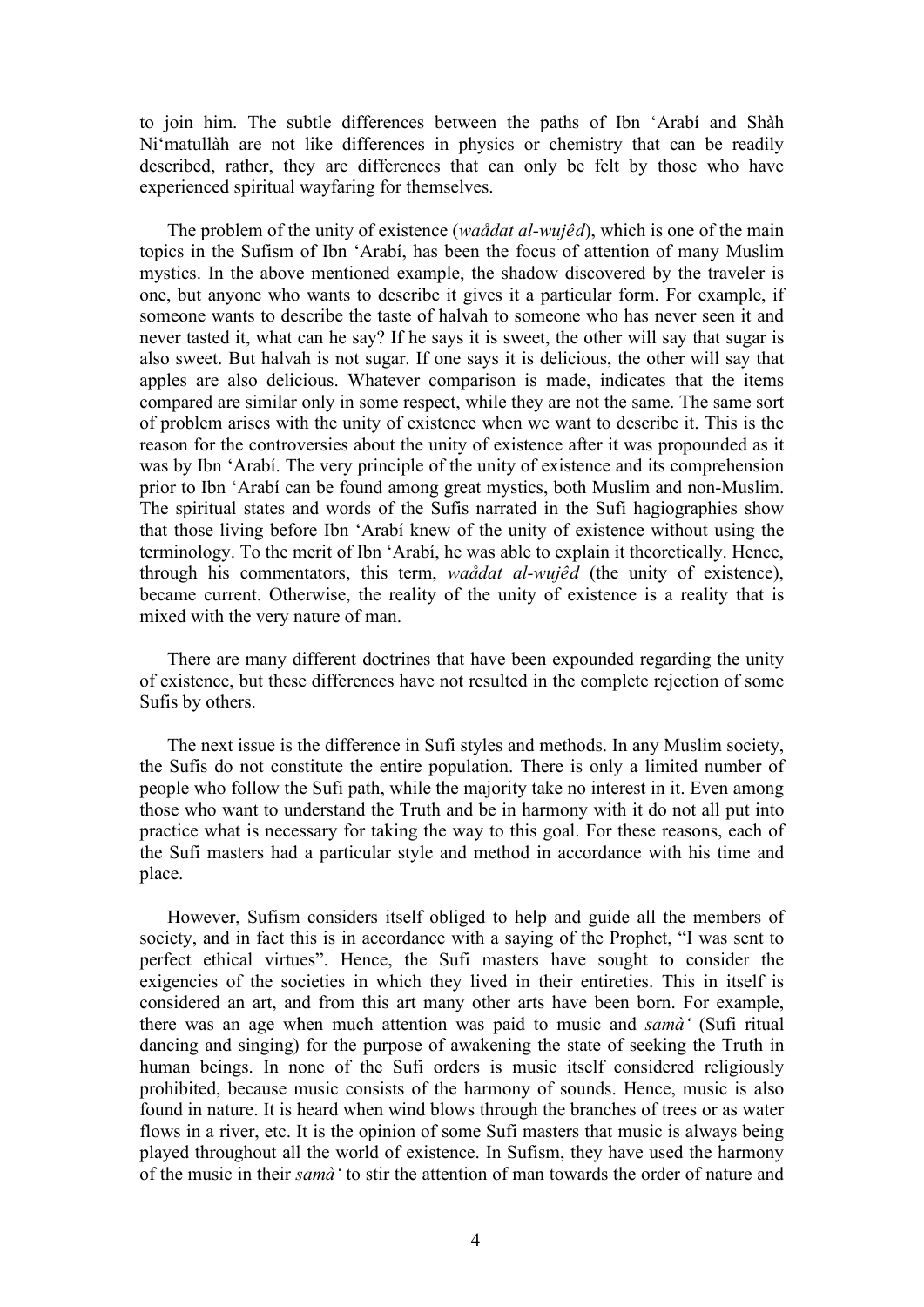the rhythm of the universe. For a long time prior to Shàh Ni'matullàh, *samà'* existed in many sufi orders. But *samà'* is a very narrow road that few people can travel. Although it can bring one to the goal, it has many dangers and losses. It may cause the wayfarer to deviate and be preoccupied with peripheral matters. Since *samà'* had deteriorated during his time, in order to preserve the spiritual life and to avoid its dangers, Shàh Ni'matullàh eliminated *samà'* from the practices of the Order.

This prohibition does not mean that Shàh Ni'matullàh did not highly regard art and beauty. Art is the place of the manifestation of Truth man seeks to discover. Just as the Truth cannot be defined but must be experienced, so too, art is indefinable. There are different definitions given for art, just as there are different definitions of Sufism; each is right, but none of them is comprehensive. If, for example, one were to define "water" as a combination of oxygen and hydrogen, one would still have to answer questions about what oxygen is, what hydrogen is, and what is meant by their combination here. Art is something that can only be experienced; and in reality, the art of Sufism and the art of the Sufi master consists in making people aware of this state of seeking the Truth and giving them the strength to put it into practice.

Generally, the Islamic arts developed in the shadow of Sufism. There were few artists, such as poets, musicians, or calligraphers, who were not practitioners of Sufism. In previous centuries in Iran, anyone who wished to learn an art first had to be initiated into a Sufi order and to become a member of a society called *futuwwah*. The person to whom one became apprenticed was at the same time one's Sufi master, who would begin with instruction on the purification of the soul and spiritual wayfaring. The teaching of the skills needed for the art came afterwards.

Aside from being a Sufi master, Shah Ni'matullàh was also a skillful poet; in his verses, images drawn from art, music, *samà'*, poetry and painting are frequently employed. But, since he was a Sufi guide who cared about all the educational aspects and affairs of society, he was aware of the dangers that came from misusing some of the arts, especially when he saw the signs of corruption in society. In this regard, he was exactly like Plato, who, despite his great respect for poetry and poets, wanted there to be no poets in his ideal society. For this reason, Shah Ni'matullah ended the practice of *samà'*[2](#page-4-0) .

The Sufi master recognizes the varying needs and circumstances of the time and the spiritual states of the wayfarers, therefore giving different instructions. For example, we find in the autobiography of some Sufi masters that they employed different methods to break the egoism or pseudo-personalities of their disciples. In the past it was possible for a Master to order a prince who was a seeker on the path of Sufism to arrange the shoes of those attending the Sufi gatherings. Apparently this is a simple and lowly kind of service, but it had a profound effect on the seeker's perception of his soul. Some Masters prescribed that other novices take up begging and give the money obtained to the master for the upkeep of the needy. Because of this, when ordinary people who were interested in Sufism saw a novice begging, they would give him something for the sake of the blessing thereby obtained. Nevertheless, when the effect of breaking pride through begging gradually wore off, and for some Sufis had become an occupation that led them to disdain real employment because of

 $\overline{a}$ 

<span id="page-4-0"></span> $2$  In the same manner, Sultàn 'Alíshàh prohibited the use of intoxicants 120 years ago.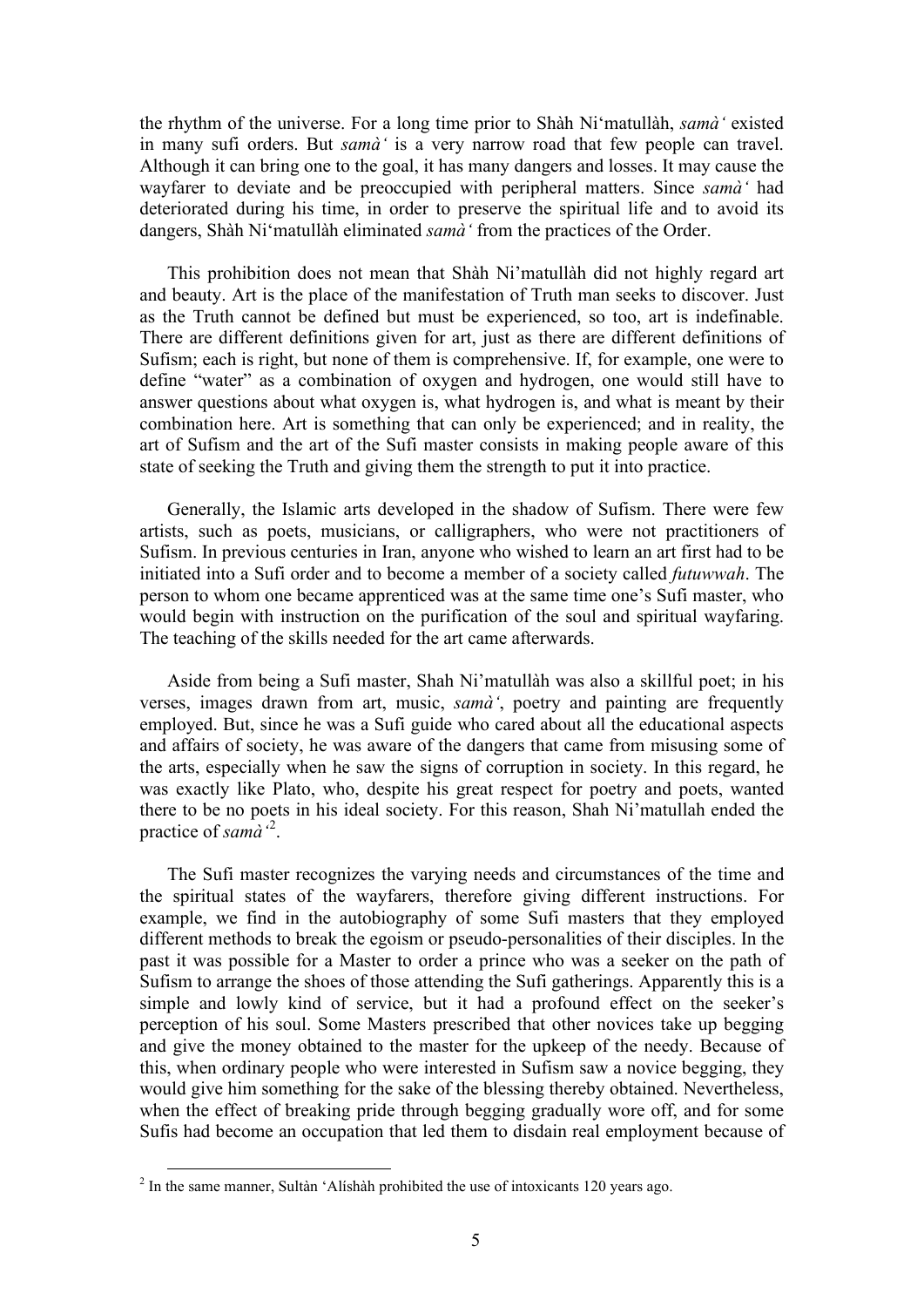laziness, Shàh Ni'matullàh gave orders that begging was not permitted and unemployment was prohibited. $3$ 

A famous example of eliminating arrogance, especially the pride that comes from holding religious positions, is the instruction of Shams Tabrizi to Mawlana Rumi. Before encountering Shams of Tabriz, whose spark set fire to his existence, Rumi was a well-respected and famed theologian and *faqíh*. In his capacity as *faqíh*, Rumi ought to have upheld the Islamic legal impermissibility of drinking wine. Nevertheless, Shams ordered him buy a barrel of wine and carry it through the middle of the market, and Rumi complied. This instruction of Shams was aimed to cause Rumi's disciples to leave him, breaking Rumi's pride. Of course, it later became clear that the barrel had no wine, and the instruction given by Shams did not contravene Islamic law.

This manner of breaking pride through self-blame (*malàmat*) has caused some scholars to imagine that Sufis that adopt this *malàmatí* way are establishing a distinct Sufi order. *Malamati*, however, is a method. Those who adopt this method think that since the wayfarer must refrain from anything that causes pride or that causes him to be the focus of attention, he must do works that appear to be reprehensible so that instead of respecting him, people are actually repulsed by him.

There were many Sufis who weren't known to be malàmatí, but they shared the *malàmatí* attitude. One of these was Åamdên Qaææàr, who was purported to be a *malàmatí*. He reported his spiritual experiences to Shaykh Junayd and Shaykh Sahl Tustarí and he was accepted by both of them. We know that Junayd was of the people of sobriety, in Sufi terminology, and not one of the people of intoxication. In his wayfaring he was moderate and he was never a *malàmatí*. Therefore, it is impossible to claim that Åamdên Qaææàr was of a so-called *malàmatí* order.

In addition, in order that people should not consider the wayfarers as a separate class of people with deceptive characteristics, Shàh Ni'matullàh prohibited the Sufis from wearing distinctive clothing, and this is in accord with Islamic law, which forbids one from seeking to become conspicuous, even if only by one's manner of dress. In this way, in the Ni'matullàhí order, there is no special Sufi clothing and the wayfarer can wear any clothing that is suitable to the circumstances.

Shàh Ni'matullàh was the disciple and follower of Shaykh 'Abdullàh Yàfi'í, and he himself has mentioned his initiatic chain in detail in his poetry. In those days in the Islamic world, Shi'ism was known as *ràfièí* (heterodox), and nobody made it publicly known that he was Shi'ite. In his book, *Shawàhid al-Nubuwwah*, Jàmí does not mention Imam 'Alí among the Companions of the Prophet; but in a separate chapter under the title of "The Twelve Imams", he mentions all the Shi'ite Imams with 'Alí as their leader, and he extols all of them in the manner of the Shi'ites. For example in the biography of the Twelfth Imam, Jàmí states that he is alive and will appear. Despite all this, Jàmí never announces that he is a Shi'ite.

Since in the Western lands of Islam there was much opposition to Shi'ism, the Sufis there, such as Shaykh 'Abdullàh Yàfi'í, had to practice dissimulation (*taqqiyah*).

 $\overline{a}$ 

<span id="page-5-0"></span><sup>&</sup>lt;sup>3</sup> It should be noted that this instruction does not include the modern phenomenon of unemployment caused by unavailability of jobs due to economic problems.